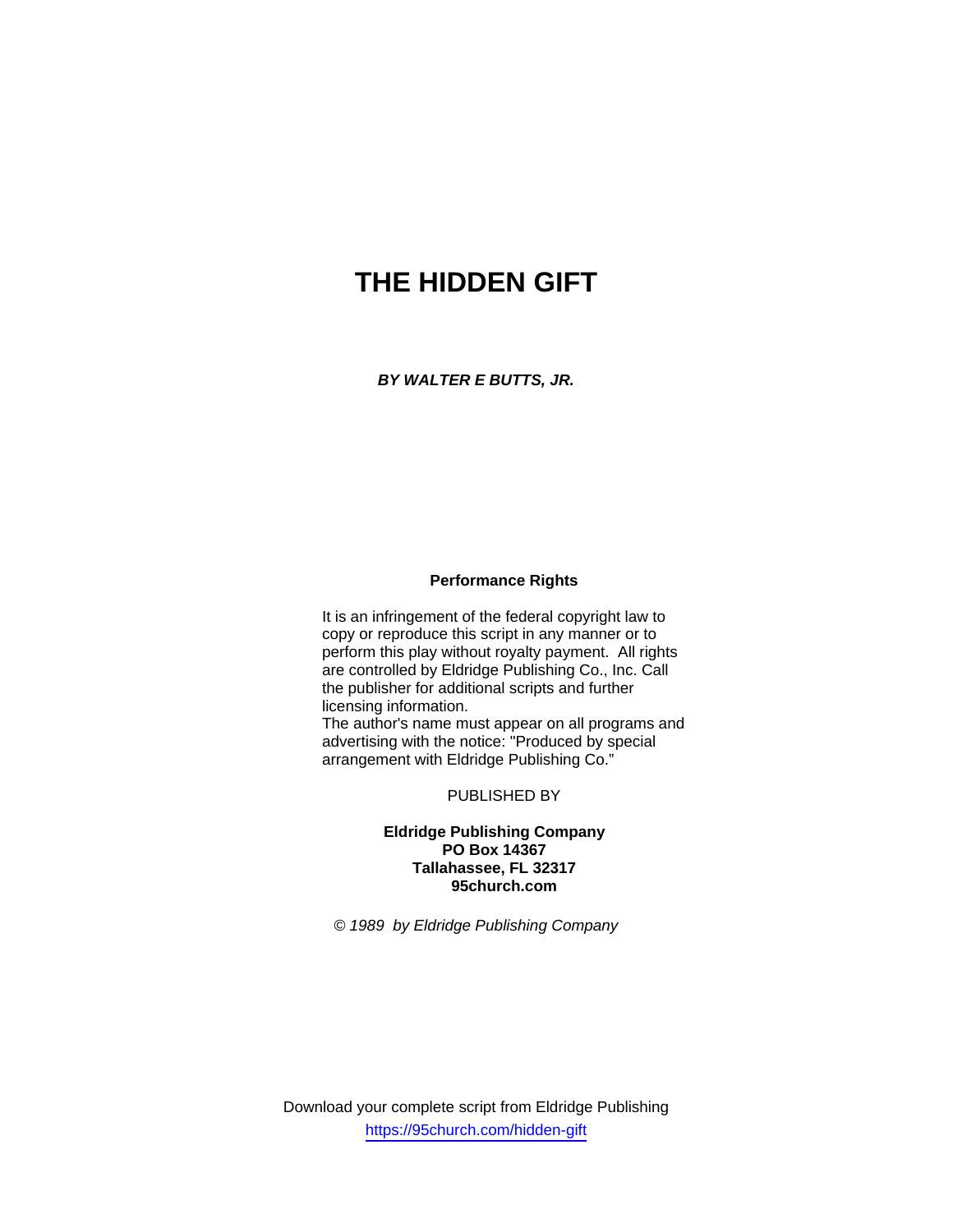*THE HIDDEN GIFT -2-* 

# **STORY**

It is a very much depressed Wallis family on Christmas eve that meets to discuss their problems. They hardly have enough money for wood for the fire, EMMA may lose her job, Carol's boyfriend is hurt and may die, and brother Joe is in prison. They are all waiting for Judge Davis to bring over a tin box their grandfather left them which, according to his will, can not be opened until tonight. They hope it is filled with money. As they wait, a stranger enters seeking warmth and they receive him as a friend. When the box is opened and found empty, they discover that happiness is not dependent on money, but comes from within.

# **CAST OF CHARACTERS**

**BRUCE WALLlS:** The older brother. **EMMA WALLIS:** A school teacher. **ANN WALLlS:** The youngest child. **CAROL WALLlS:** Between Bruce and Emma. **LUCY WALLlS:** The mother. **JOE WALLlS:** Another brother. **THE STRANGER:** Who opened the gift. **MESSENGER BOY:** Small part. **CAROL SINGERS:** Any number.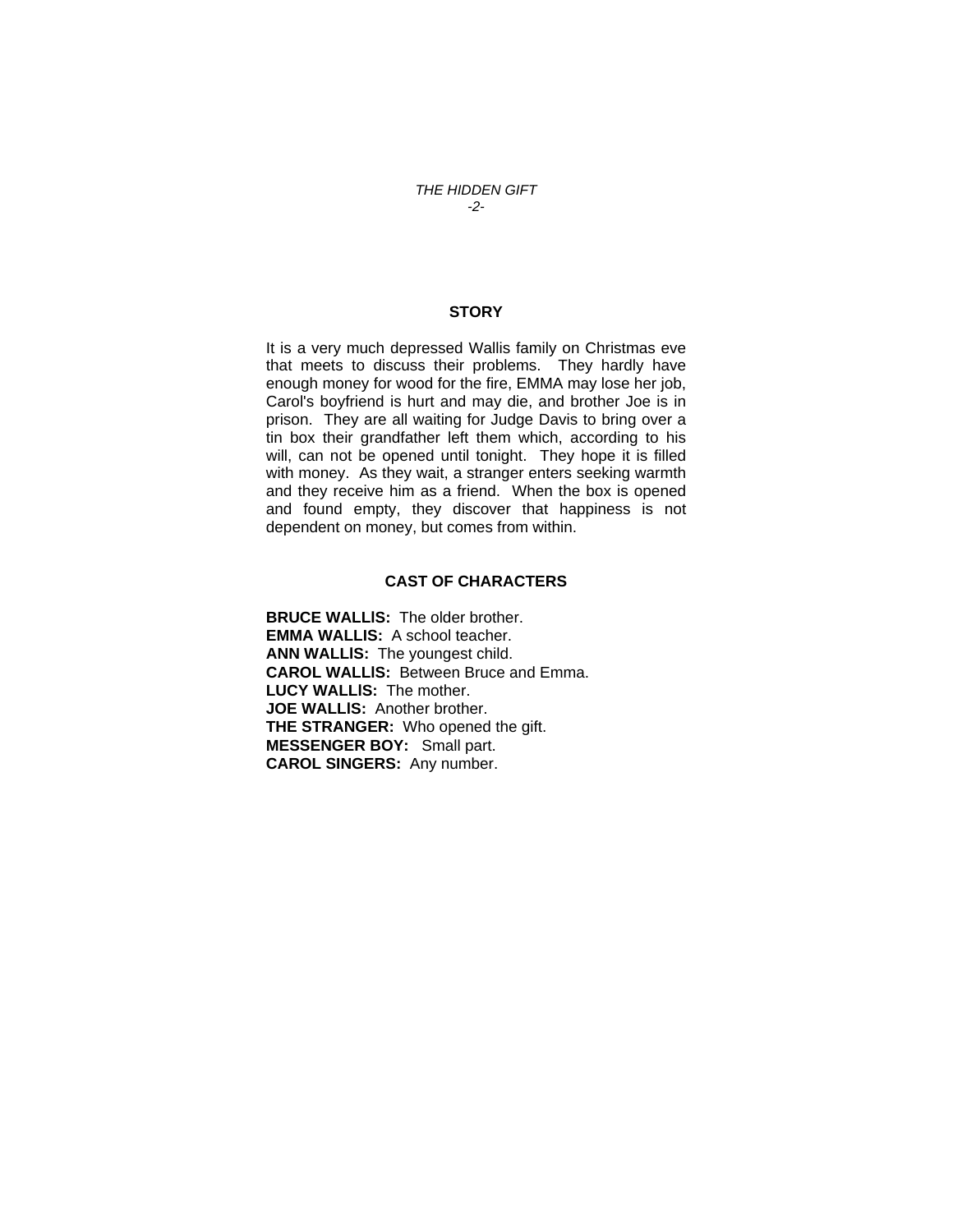#### *THE HIDDEN GIFT -3-*

#### **SYNOPSIS**

**TIME:** Christmas Eve. **PLACE:** The Wallis home. **PLAYING TIME:** About 1 hour.

### **SCENE DESIGN**

The living-room of the Wallis home. It is modesty furnished and gives an atmosphere of frugal scrimping in the lives of those who occupy it daily.

 To the left of fireplace is a small stand with a telephone upon it. At left front is a large sofa. At right of fireplace is a chair. Near it is a small table with lamp upon it and a rocking chair beside it. A floor lamp stands behind sofa. It is Christmas Eve, but there is little in the room that reveals the Christmas spirit. Even the fire in the fireplace has been allowed to almost to die out.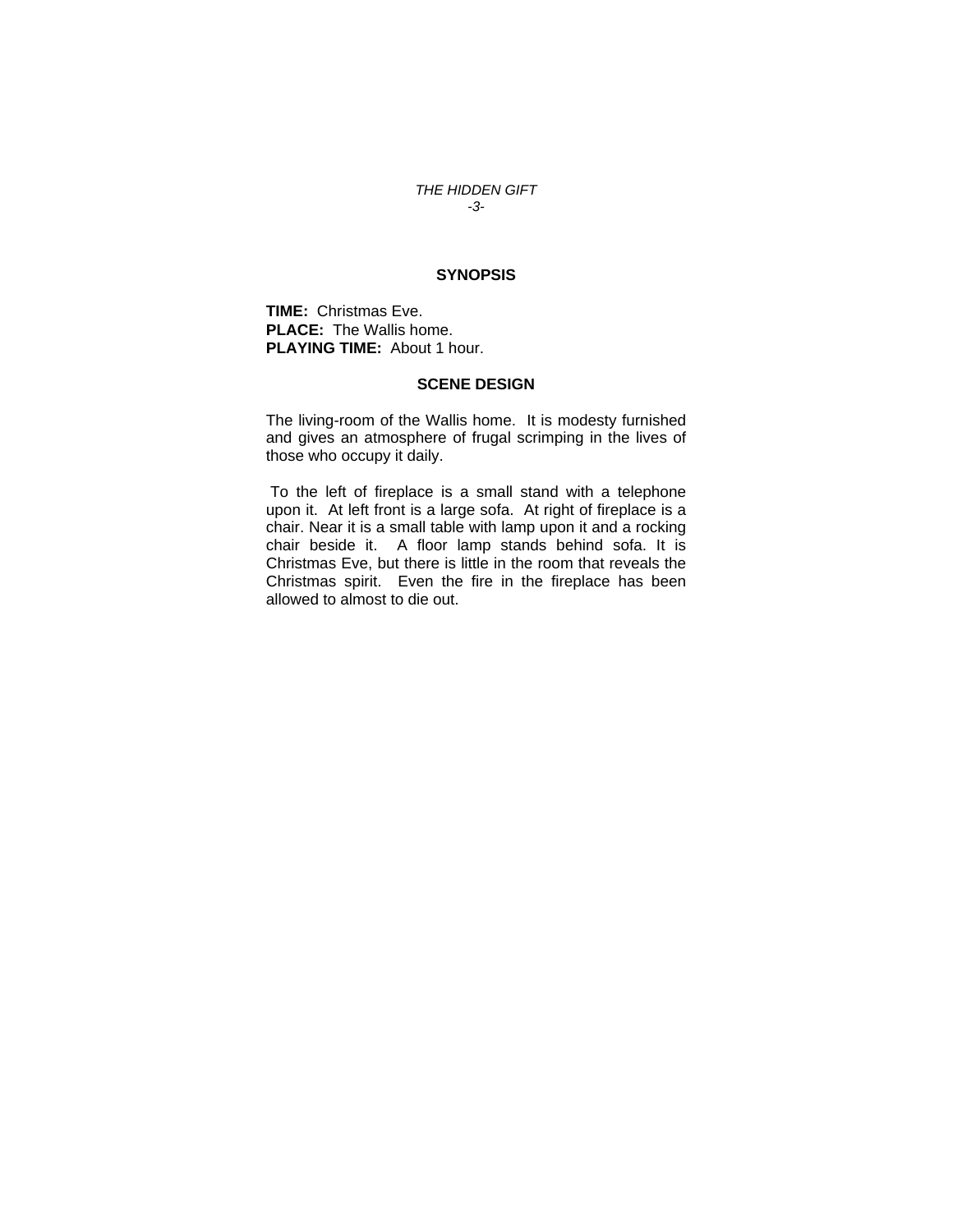#### *THE HIDDEN GIFT -4-*

#### **SCENE 1**

*(AT RISE: There is an air of nervous and anxious waiting hovering over the room. ANN WALLIS, a child of eight, is on her hands and knees in front of fireplace, blowing on the embers. BRUCE WALLIS, her brother, about twenty-four, is pacing nervously up and down, going to window at right of fireplace frequently, to glance out.)* 

- ANN: *(Glancing around toward HER brother.)* Bruce, the fire is going out.
- BRUCE: *(Unheeding, going to window and looking out.)* It's got to be that! It can't be anything else but that!
- ANN: *(Plaintively.)* Bruce, it's getting cold -
- BRUCE: *(Turning upon HER, impatiently.)* For Pete's sake, Ann, can't you be still five minutes!
- ANN: *(Near tears.)* But I'm cold, Bruce. Can't you put on another log?

*(EMMA WALLIS enters SR. She is the oldest of the Wallis sisters. A girl who has known want and frustration all her life. Now a school teacher, with the fear of losing her job, due to the curtailing and consolidation of the city schools. )* 

- EMMA: *(Speaking sharply to ANN.)* Ann, you're old enough not to whine. It's not cold here. The fireplace is just for show, anyway, and with wood five dollars a cord, we can't afford to burn any more than we have to.
- ANN: But just a little fire to make the red bricks glow.

*(EMMA does not answer, as she sinks wearily upon divan. BRUCE goes over to her.)* 

BRUCE: *(Eagerly.)* EMMA, what do you think it will be?

- EMMA: Your guess is as good as mine, Bruce. Your Grandfather Stephen was a very peculiar man.
- BRUCE: You're telling me. But he was a rich man, too, wasn't he?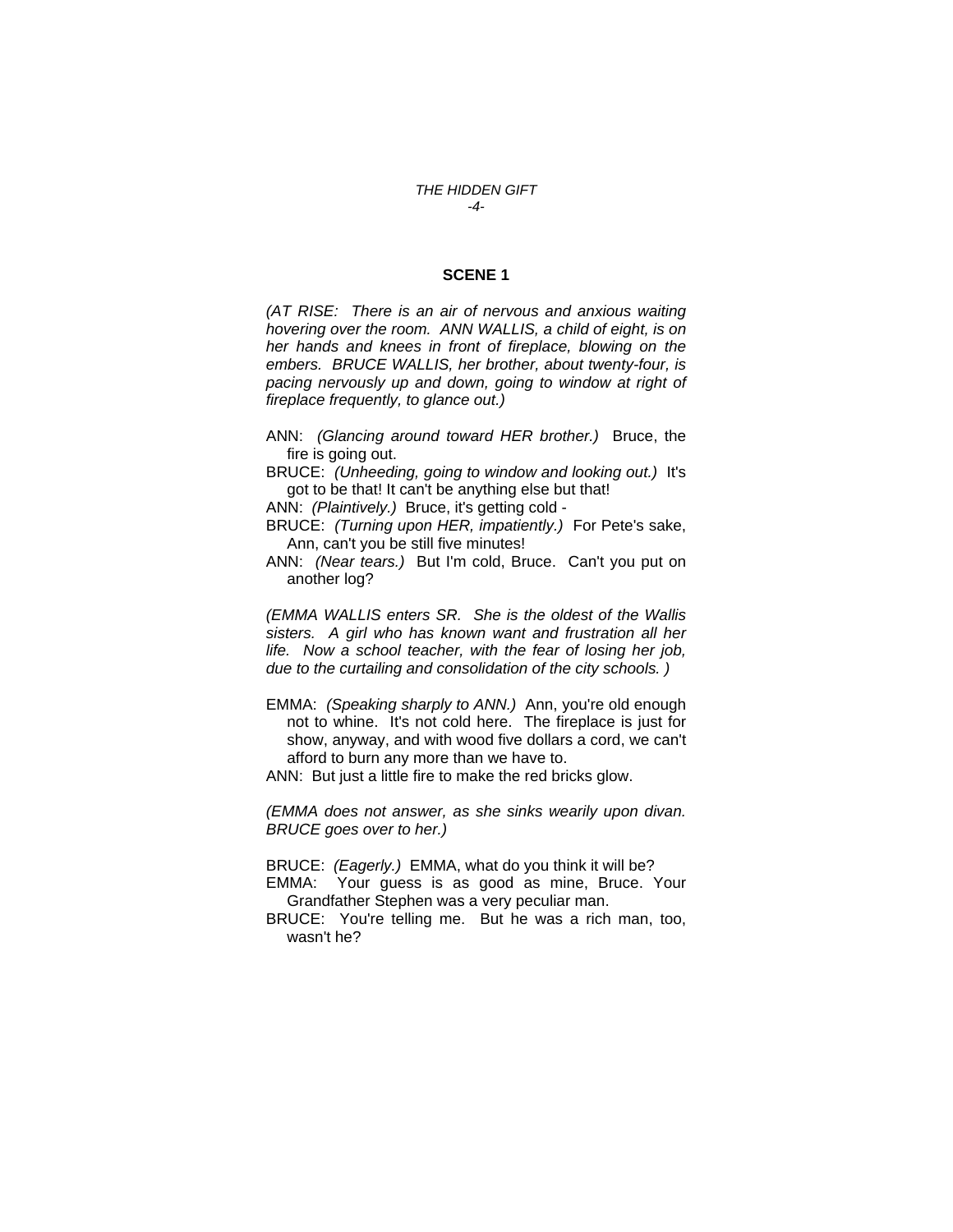- EMMA: Reputedly so. But no one has ever seen concrete evidence of the fact.
- BRUCE: *(Excitedly.)* I tell you, it can't be anything else but money. He made us wait five years!
- EMMA: *(With a tinge of bitterness.)* Five years! Yes. Five years, and each one shrinking and growing leaner. Five years gone and, no matter what he's left us, it won't bring them back. Once I had dreams, plans - *(EMMA stops speaking abruptly.)*
- BRUCE: Cheerful, as usual, tonight, aren't you, Emma. What's the matter? Did you get your notice?
- EMMA: *(Looking frightened.)* Not me. But Alice Grant in Second B did. On the day before Christmas. She tried to be brave and laugh it off. But she couldn't, anymore than I will be able to when my turn comes.
- BRUCE: I don't know why you won't be able to laugh it off after twelve o'clock tonight. You don't want to be a school teacher all your life. It's only five hours to midnight. *(BRUCE goes to window and looks out.)* He ought to be coming any moment now.

ANN: *(Speaking up, eagerly.)* Who ought to be coming? BRUCE: For Pete's sake, Ann -

ANN: *(HER indignation rising.)* Bruce Wallis, you're a mean, disagreeable brother! All you can talk about is that old tin box Grandfather Stephen left. All anyone thinks about in this house is that old tin box! Except Carol, I mean.

EMMA: Listen to the child, lecturing us!

ANN: Well, it's true. All I've heard Bruce say all year is: "Wait till Christmas, 20\_\_, and we'll be in clover." Except Carol -

*(CAROL WALLIS enters SL. She is the sister between BRUCE and EMMA. She is a cheerful girl. Her arms are filled with packages.)* 

CAROL: *(Cheerily.)* What's this about, Ann?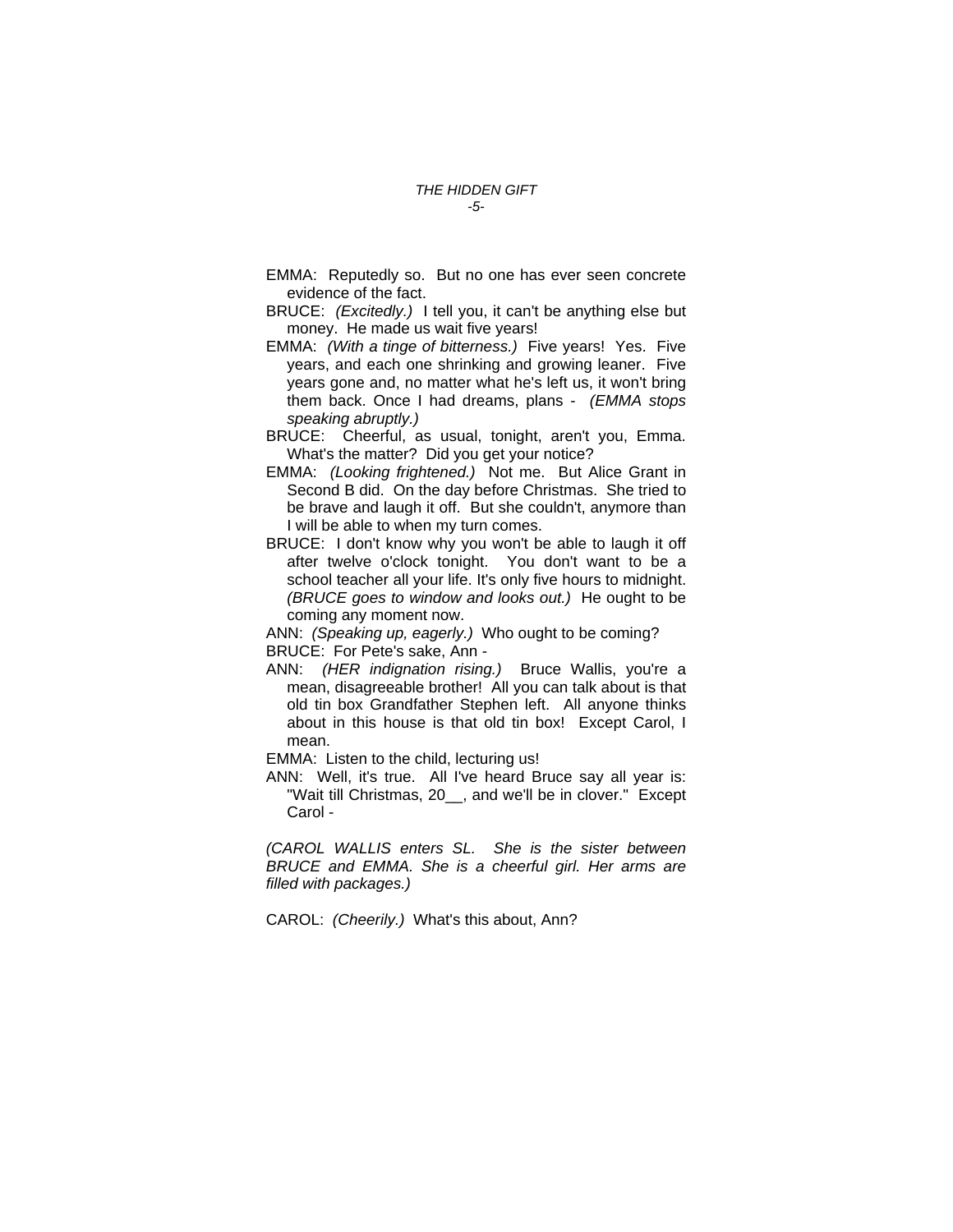#### *THE HIDDEN GIFT -6-*

ANN: *(Rising from in front of fireplace and running to CAROL.)* Oh, Carol, I'm so glad you've come! I was just saying that all I've heard Bruce say all year is: "Wait till Christmas, 20\_\_, and we'll be in clover."But I remember you said once: "I'm not so sure that the clover will be any sweeter."

#### CAROL: *(With a laugh.)* Did I say that, Sis?

*(CAROL lays packages on table, and, with ANN clinging to her arm, walks over to divan where EMMA is seated. She sits down beside her. Ann stands wistfully in front of her.)* 

- CAROL: Come, Sis, you sit, too. *(ANN happily squeezes down beside HER.)* We're going to have a white Christmas, after all, folks. It's beginning to snow - great, soft, feathery flakes.
- EMMA: With the streets a glare of ice, that will make for more accidents.
- CAROL: *(Shuddering.)* Accidents on Christmas Eve. Oh, Emma, I don't like to think of it.
- EMMA: There are lots of things I'd like to close my mind to.
- CAROL: *(Impulsively laying a hand on her SISTER'S arm.)*  Emma, you're tired. You've had a hard day.
- EMMA: *(Wearily.)* The day before Christmas is always a hard one at school. So many things go wrong.

CAROL: *(Anxiously.)* Emma, you didn't get your notice? EMMA: *(In flat voice.)* Not yet.

- BRUCE *(Coming over and sitting on edge of divan.)* You aren't your usual cheerful little self tonight, either, Carol. If the truth were known, I'll bet you've had the hardest day of all.
- CAROL: *(Smiling at HER BROTHER.)* I am rather tired, Bruce. But it's been great fun, just the same. Somehow, I've loved it this Christmas time, being in the toy department and seeing the bright, wondering faces of the children.

*(CAROL'S words seem forced to BRUCE, who is watching his sister keenly.)*